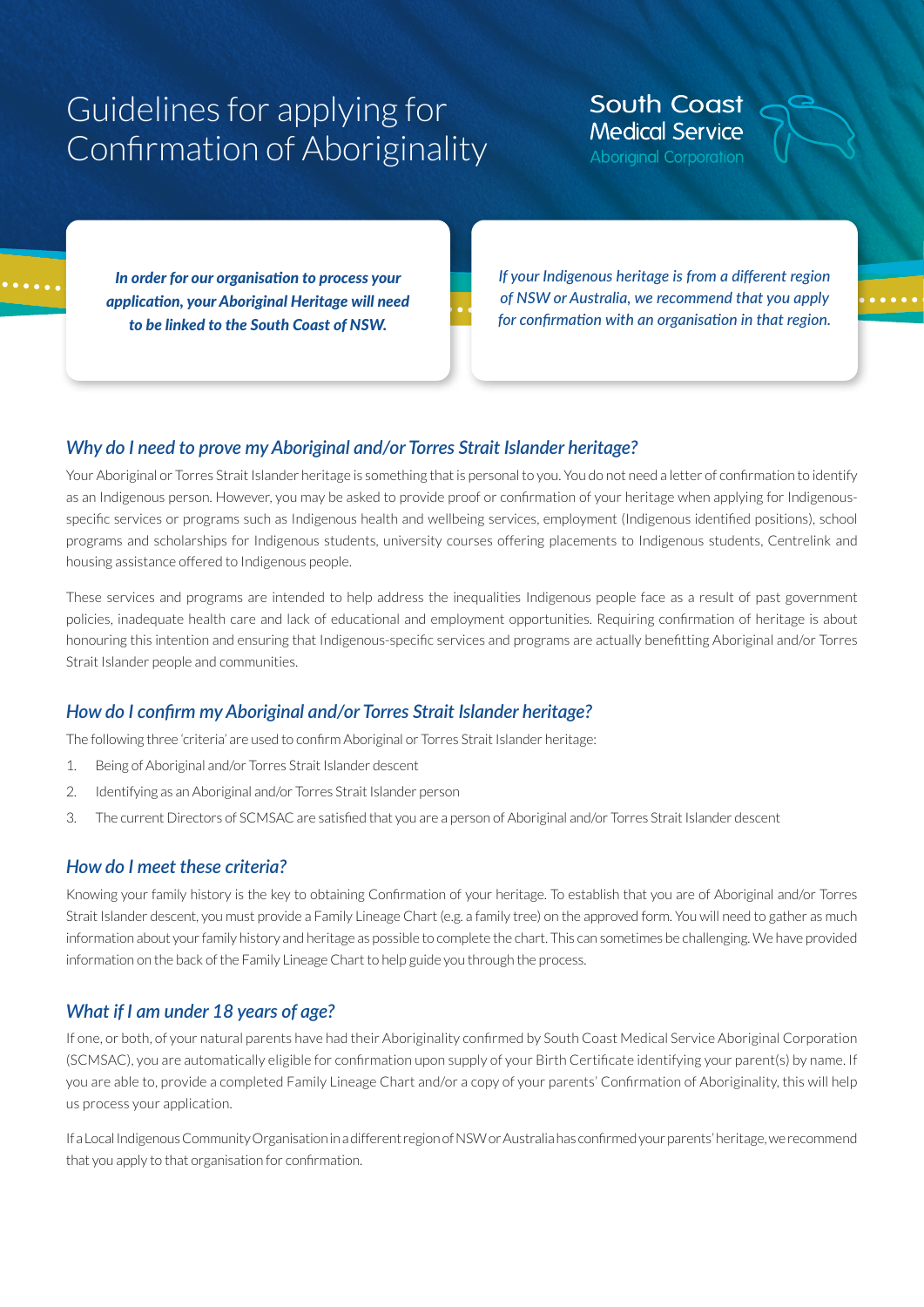## Guidelines for applying for Confirmation of Aboriginality

## **South Coast Medical Service**

#### *Who determines my application?*

Applications are considered by the SCMSAC Board of Directors at formal Board Meetings.

#### *How long will it take to process my application?*

Issuing Confirmations of Aboriginality is not the core business of SCMSAC, therefore there is no set time frame for processing applications. You will be contacted by SCMSAC after your application has been processed, whether it has been approved or declined.

#### *What happens if my application is declined?*

Consideration and approval of Confirmations is at the discretion of the SCMSAC Board of Directors, who may decline an application for various reason, including not knowing who the applicant is and/or their Aboriginal Heritage. You may be known to other Aboriginal people in the area, however, this will not in itself ensure you receive Confirmation through SCMSAC. In particular, SCMSAC cannot issue you with a Confirmation if you have not provided sufficient evidence to establish that you meet all the criteria as outlined above. If declined we will provide you with a brief letter stating that the Board has endorsed or declined Confirmation.

#### *Where do I send my application?*

All Confirmations for Aboriginality are to be lodged (posted, emailed or hand delivered directly) to:

**Jane Ardler Centre 51-53 Berry Street Nowra NSW 2541**

These applications are not accepted at any other location.

#### *What if I have further questions?*

For further questions please call: (02) 4448 0200 or free call: 1800 215 099.

### Confirmation of Aboriginality Checklist



My Aboriginal Heritage is linked to the South Coast of NSW.

I have completed 'Confirmation of Aboriginality' application form.

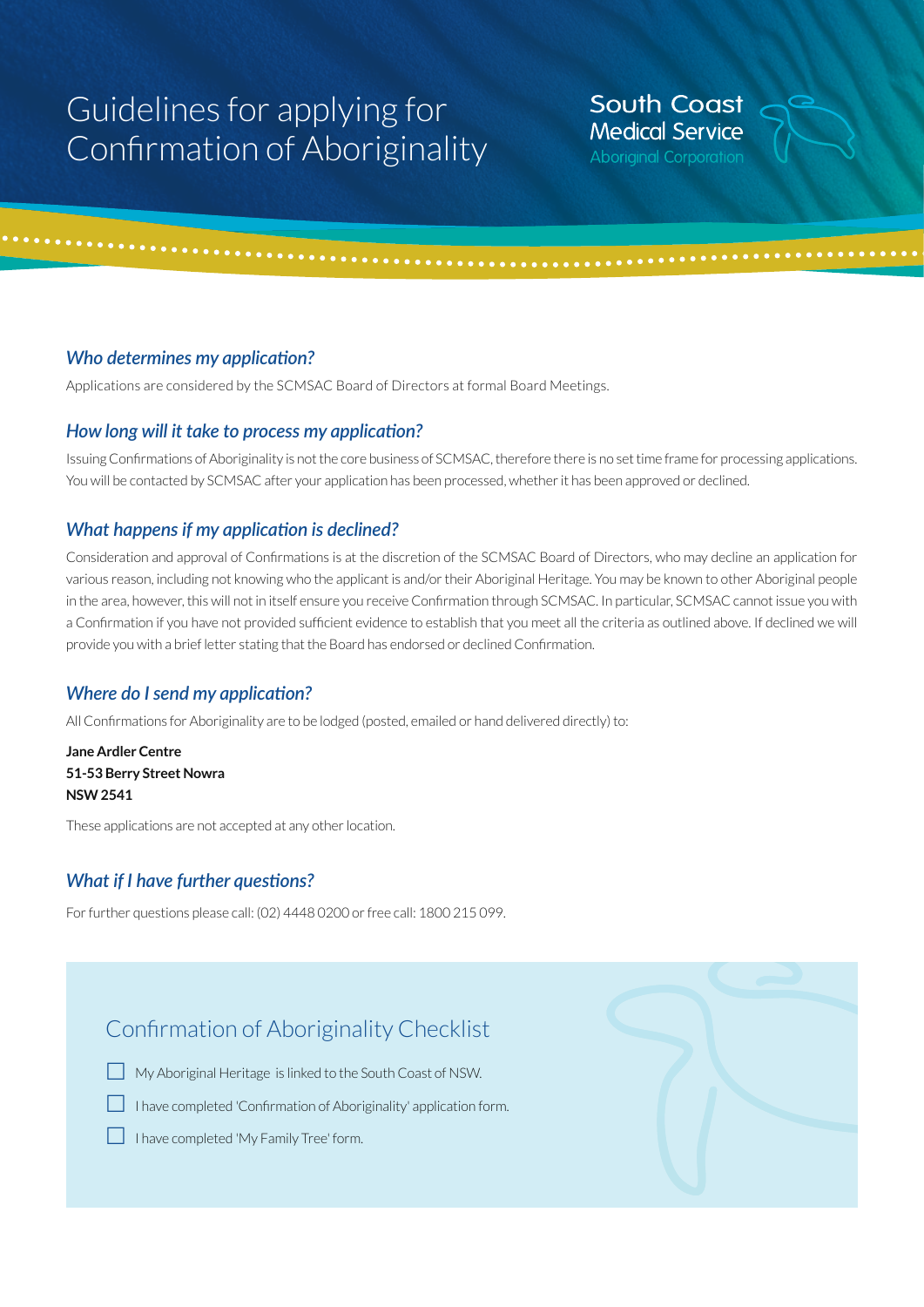

## **CONFIRMATION OF ABORIGINALITY**

<sup>1</sup> *Please read the information in our "Guidelines for Applying for Confirmation of Aboriginality" before completing your application. Send your application c/- Executive Assistant at the address below.*

#### *NOTE: All contact information is compulsory, unless stated otherwise.*

| Name:                                                                                                 |                                                                                                                                                                                                                                           |                                                                                                                                     |
|-------------------------------------------------------------------------------------------------------|-------------------------------------------------------------------------------------------------------------------------------------------------------------------------------------------------------------------------------------------|-------------------------------------------------------------------------------------------------------------------------------------|
| DOB:                                                                                                  |                                                                                                                                                                                                                                           | Phone:                                                                                                                              |
| Address:                                                                                              | <u> 1989 - Johann Stein, fransk politik (d. 1989)</u>                                                                                                                                                                                     |                                                                                                                                     |
| <b>Email address:</b> (if applicable)                                                                 |                                                                                                                                                                                                                                           | <u> 1989 - Johann Barbara, martxa eta batarra (h. 1989).</u>                                                                        |
| I identify as:<br>I am recognised as such by the                                                      | <b>APPLICANTS 18 YEARS AND OVER COMPLETE THIS SECTION</b><br>Aboriginal   Torres Strait Islander<br>$\Box$ where I have currently/formerly lived for $\Box$ years<br>which is my traditional area, or where my family has lived for years | Aboriginal & Torres Strait Islander<br>Community:<br><u> 1980 - Johann Barbara, martxa alemaniar arg</u>                            |
| Parent(s) Current Name:<br>Parent(s) Former Name:                                                     | <b>APPLICANTS UNDER 18 YEARS COMPLETE THIS SECTION</b><br>My natural parent(s) named below, have confirmation of Aboriginality from SCMSAC                                                                                                | and the control of the control of the control of the control of the control of the control of the control of the                    |
| <b>ALL APPLICANTS COMPLETE THIS SECTION</b><br>I have attached the following documents:<br>Signature: | $\Box$ I consent to SCMSAC retaining an electronic copy of this application.                                                                                                                                                              | $\Box$ Family Lineage Chart (required) $\Box$ Birth Certificate (is required to link relationships) $\Box$ Other:<br>Date:          |
| <b>OFFICE USE ONLY</b><br><b>COMMON SEAL</b>                                                          | Date:                                                                                                                                                                                                                                     | It is hereby confirmed that the above-named applicant has provided sufficient evidence to indicate aboriginality.<br>Resolution No. |
|                                                                                                       |                                                                                                                                                                                                                                           |                                                                                                                                     |
| Name/Director                                                                                         | Signature                                                                                                                                                                                                                                 | Date                                                                                                                                |

*South Coast Medical Service Aboriginal Corporation ICN 182 / ABN 46 897 866 758 PO Box 548 Nowra NSW 2541, P 1800 215 099, W www.southcoastams.org.au*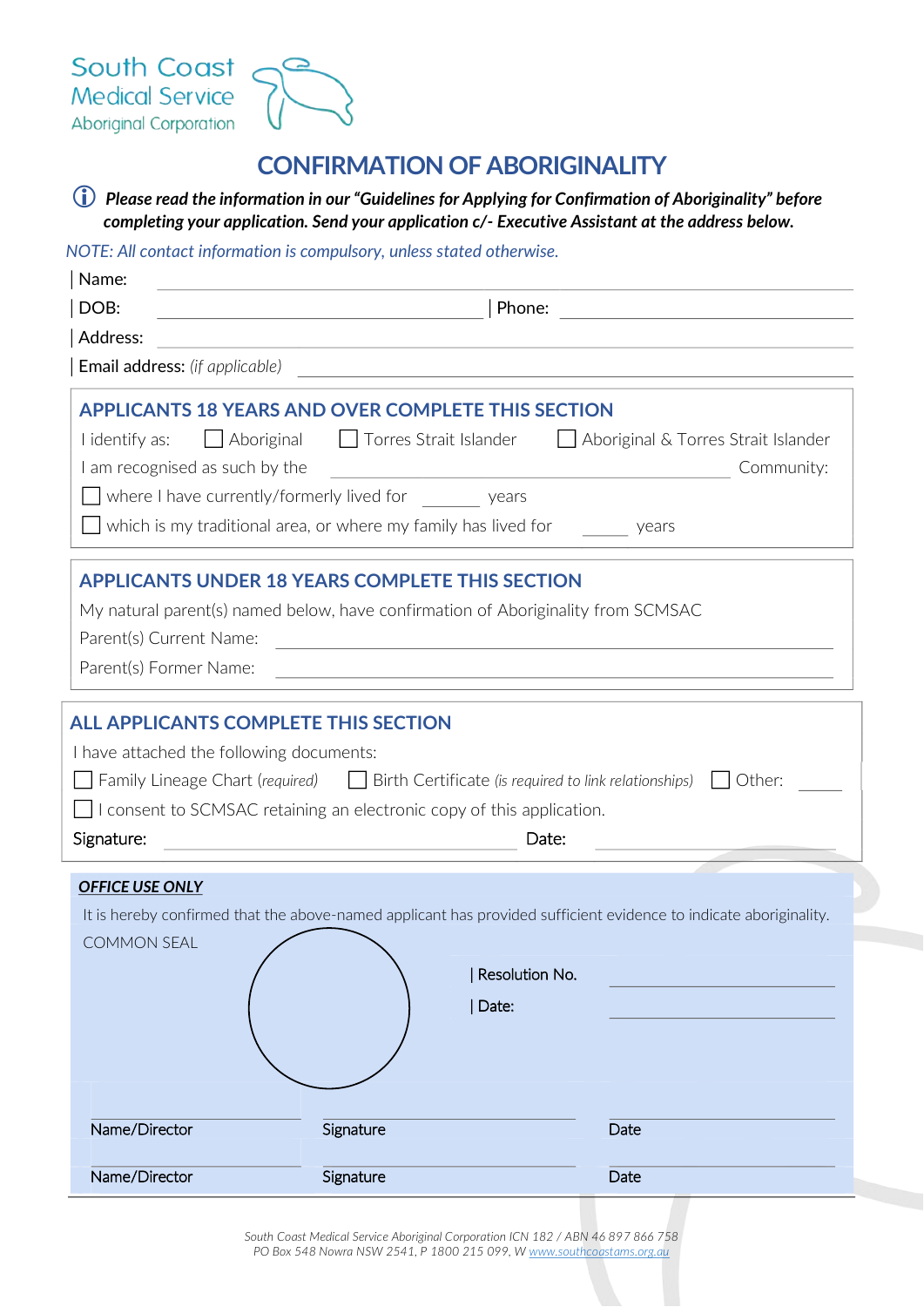# Tips for completing My Family Tree

**South Coast Medical Service Aboriginal Corporation** 

*Tracing Aboriginal and Torres Strait Islander family histories poses a unique set of challenges. Below are some tips to help you find the information you need to complete your 'My Family Tree'.*

- 1. Start with what you already know: What are your parents' names? When and where were they born? Do they have any brothers or sisters? Who are your grandparents? Write this into your chart.
- *2. Talk to family and community members:* Stories passed down through your family, and interviews with family members, are a key source of information. Since the 1980s, many Aboriginal and Torres Strait Islander people have recorded the life stories of their family and those of other community members. These are useful when tracing your family history.
- *3. Births, deaths and marriage records:* These records and certificates can help you fill in the blanks in your family tree. Each state/territory has a registry where you can apply for the certificates of your parents', grandparents', great grandparents' and so on.\* \* If they are alive, you will need their permission.
- *4. Research your family's traditional area:* Contact the local historical society of the town where your family is from. These societies are a great source of local and family history. You can pay a small fee for them to do a search on your behalf, or you can become a member and access their resources and facilities directly. Many societies also have indexes to cemetery records, local newspapers etc.
- *5. Expand your search:* Look for other sources of information. Historically, governments, organisations and individuals created records about Indigenous people. These include welfare and protection boards, adoption agencies, education and health departments, police, churches, missionaries, anthropologists and other academic researchers. Consider different types of records such as photographs, maps, genealogies.

#### Key points to remember when researching

**Name variations:** When you look for records, it is important to check all possible spelling and variations of a person's name. Your ancestors may have used, or been known by, many different names during their lifetime, including a traditional name, kinship name, nickname or married name. Employers or missionaries also changed the names of a child when a child moved to a foster home or training institution

**Record and use all of the information you find:** Remember that brothers and sisters share the same cousins and grandparents. Sometimes it is possible to find out more about a particular ancestor, by looking into family members outside your direct lineage.

**Research one family line at a time:** It can be confusing to try to research your mother's family and father's family both at the same time.

**Be prepared for what you find:** Historical records about Aboriginal and Torres Strait Islander people often reflect the biased and racist views of the white officials, missionaries and station owners who created them, and may contain material, words and ideas that are derogatory and offensive. Records could also contain private and intimate details about you or your family members, or information that conflicts with and challenges, what you know about your family's history.

#### **Other Useful Resource:** *Australian Institute of Aboriginal and Torres Strait Islander Studies (AIATSIS) Family History Unit*  freecall: 1800 352 553 | email: familyhistory@aiatsis.gov.au | website: https://aiatsis.gov.au/research/finding-your-family